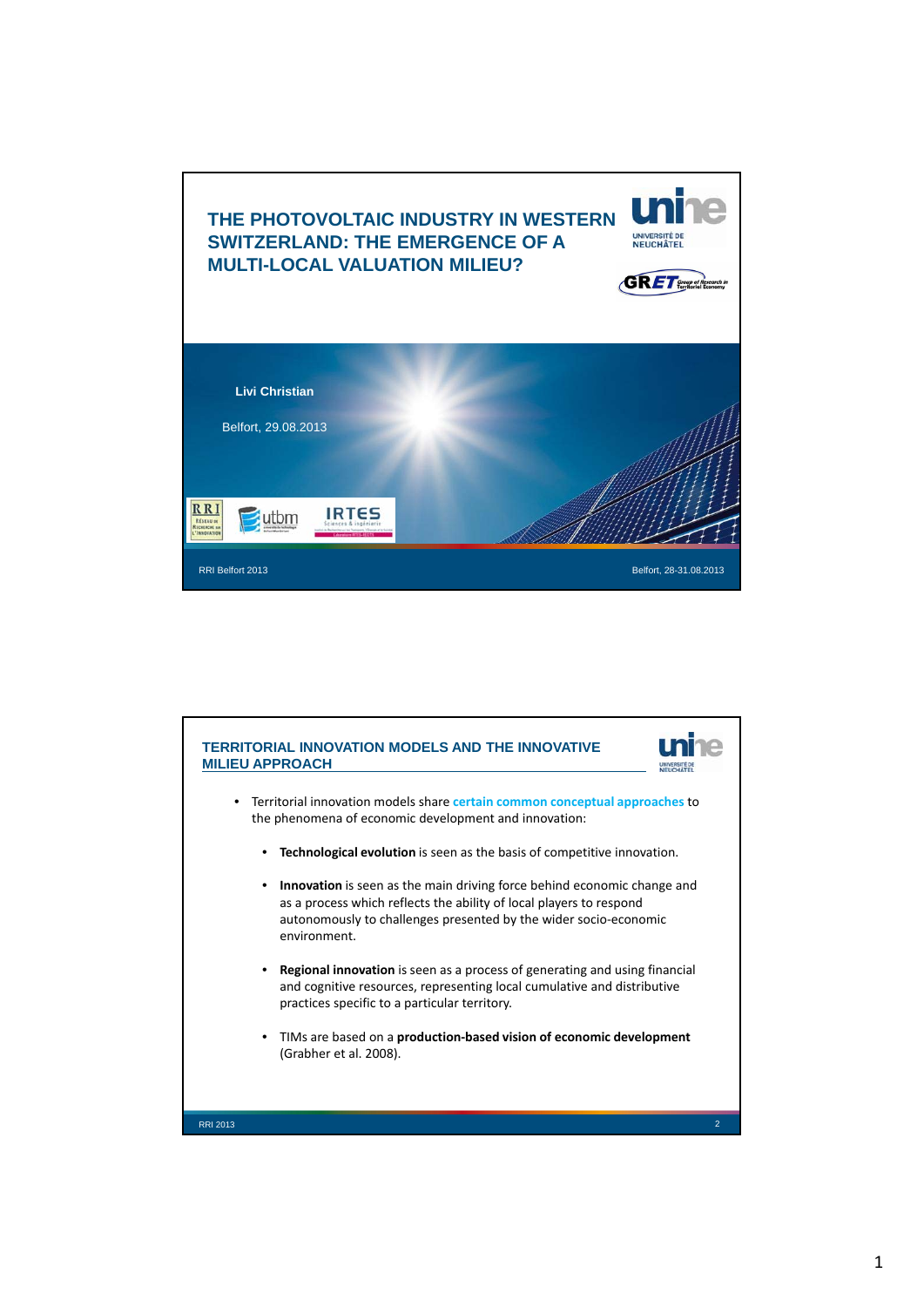

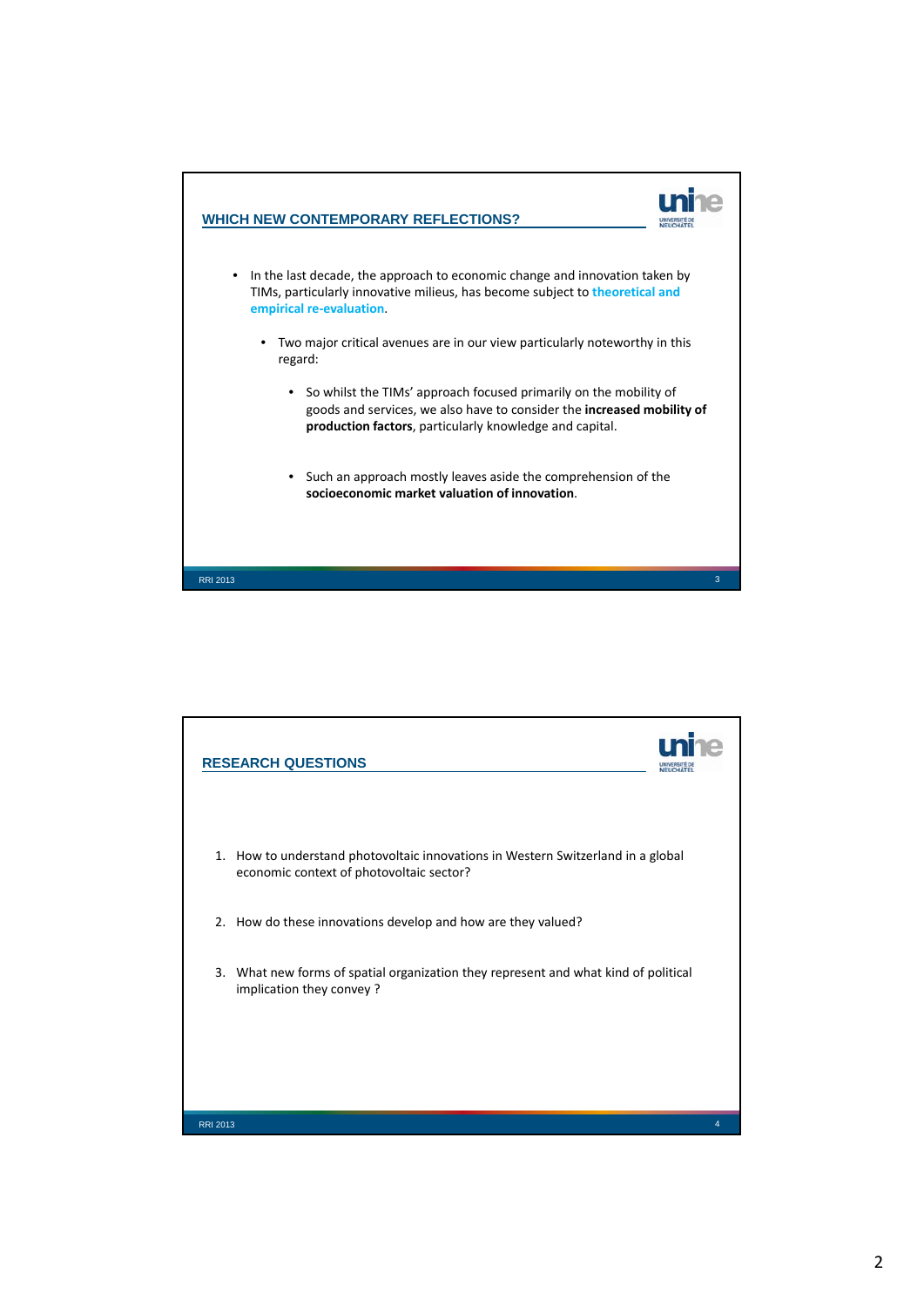

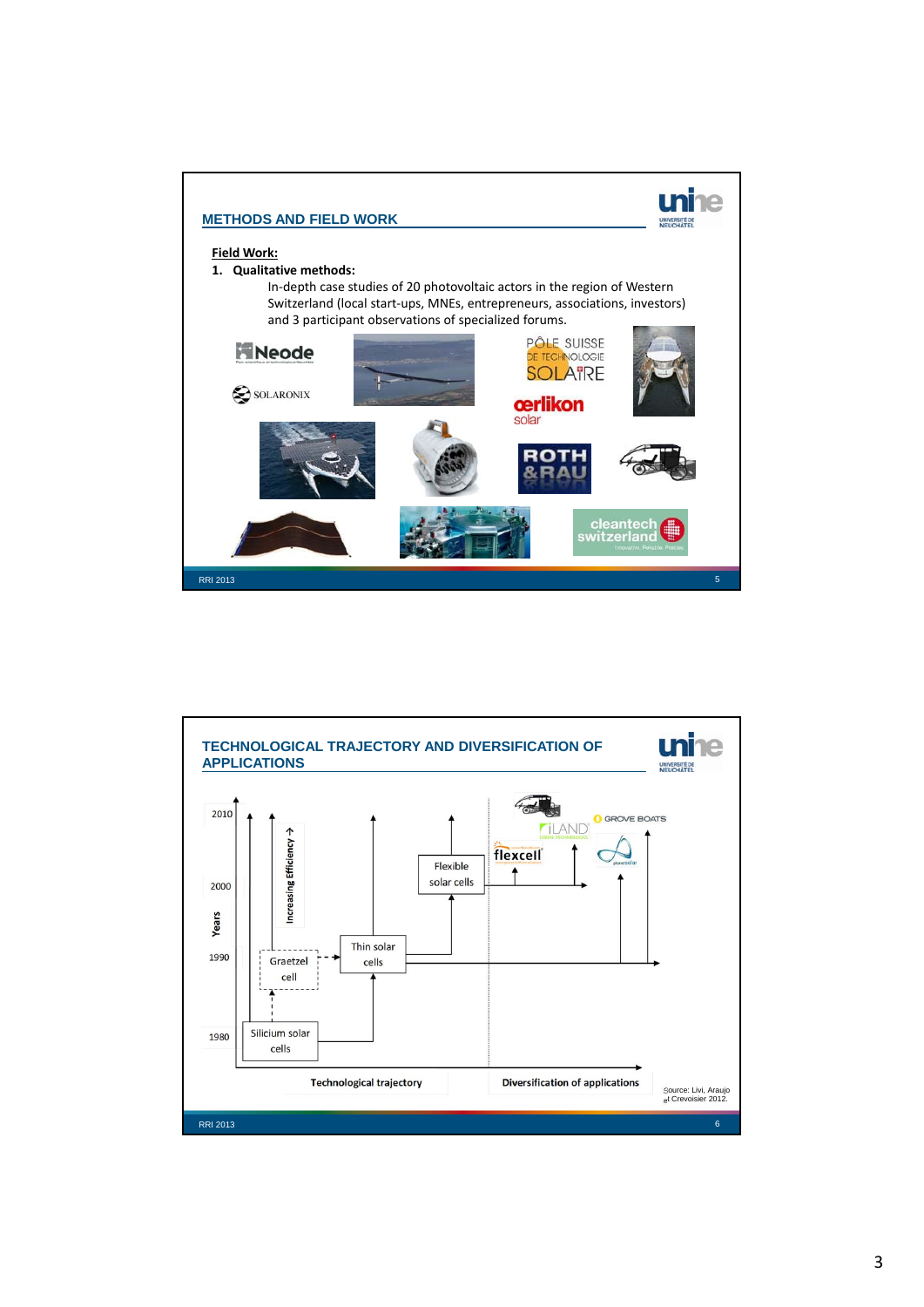

| <b>FROM «LOCAL INNOVATIVE MILIEU» TO «MULTI-LOCAL</b><br><b>VALUATION MILIEU»?</b> |                                                                                        |                                                                                                          | <b>NEUCHATEL</b>                                                    |
|------------------------------------------------------------------------------------|----------------------------------------------------------------------------------------|----------------------------------------------------------------------------------------------------------|---------------------------------------------------------------------|
|                                                                                    | Local innovative milieu                                                                | Multi-local valuation milieu                                                                             |                                                                     |
| <b>Players</b>                                                                     | Players involved in the production system<br>(research laboratories, businesses, etc.) | Players involved in the market (manufacturers,<br>investors, consumers and media and consumer<br>groups) |                                                                     |
| <b>Innovation</b>                                                                  | Result of endogenous technological and<br>production processes                         | Result of socio-economic processes based on<br>production, exemplarity and demonstration of<br>discourse |                                                                     |
| Socio-economic<br>legitimisation and<br>valuation of innovation                    | Technical device                                                                       | Link between discourse and technical device<br>subject to critical attention                             |                                                                     |
| <b>Strategic relations</b>                                                         | Networking in production milieu                                                        | Networking, co-creation of media-led discourse<br>and social control in market                           |                                                                     |
| <b>Type of territorial</b><br>innovation                                           | Productive local combination                                                           | Multi-local and with media involvement                                                                   | Source: Livi.<br>Jeannerat and<br>Crevoisier<br>(forthcoming 2014). |
| <b>RRI 2013</b>                                                                    |                                                                                        |                                                                                                          | 8                                                                   |